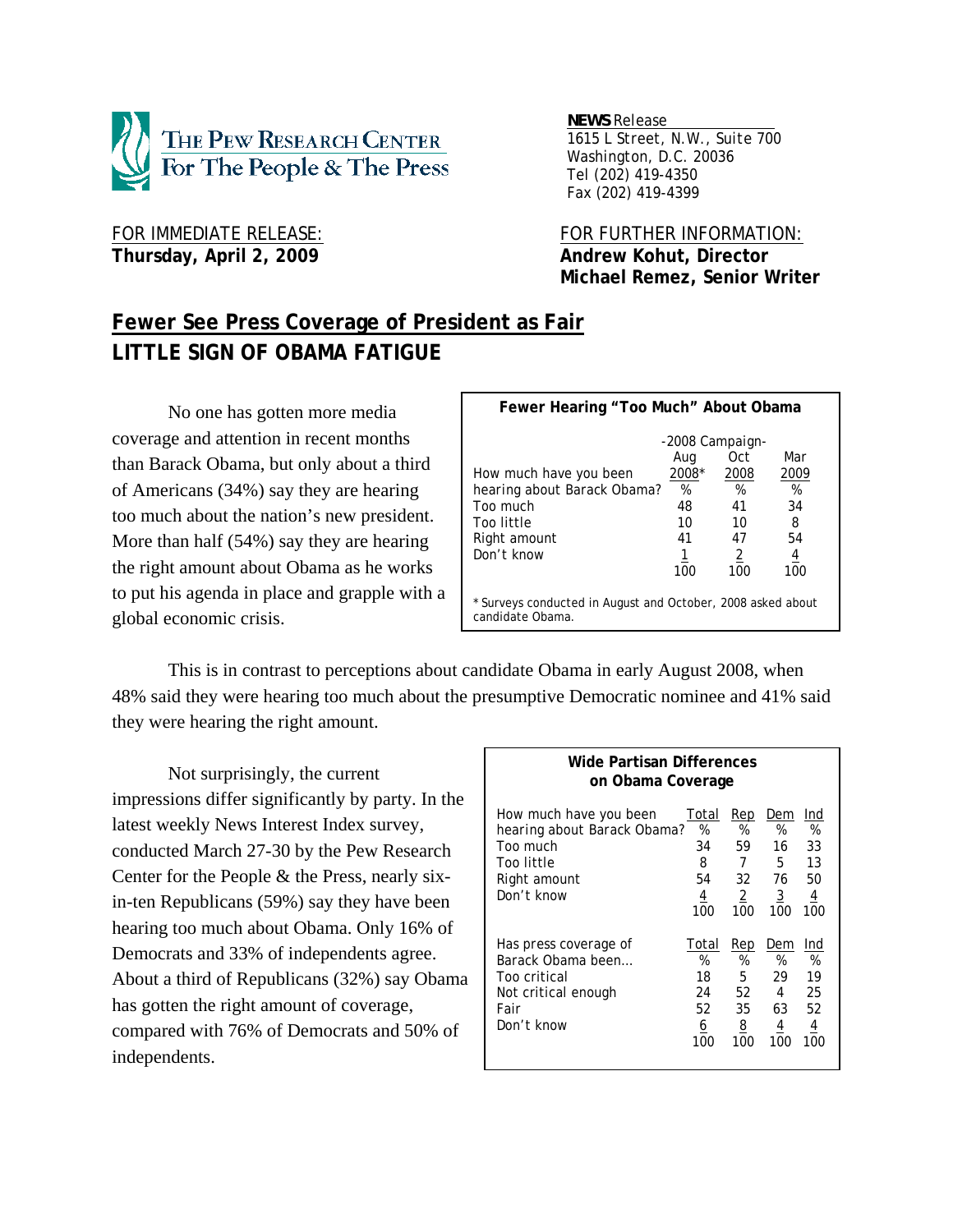At the same time, the proportion of Americans that say the press has been fair in its coverage of Obama has dipped since shortly after his Jan. 20 inauguration from 64% to 52%. The share saying the press has not been critical enough has risen from 18% in January to 24% currently, while the share saying the press has been too critical has risen from 12% to 18%.

 More than half of Republicans (52%) say the press has not been critical enough of Obama, compared with 25% of independents and just 4% of Democrats. More than six-in-ten Democrats (63%) and 52% of independents say the press has been fair in coverage of the president; 35% of Republicans agree.

 The economy, meanwhile, continues to dominate both public interest and news coverage. Three-in-ten say they followed reports about the economy more closely than any other story last week. Another 17% say they followed reports on Obama's budget proposal most closely and 8% say they followed administration plans to expand federal regulation of financial institutions most closely. Stories about the economy – including Obama's budget proposal – filled up 41% of the



media newshole, according to the Pew Research Center's Project for Excellence in Journalism.

## **Perceptions Change Post-Election**

With Obama's historic campaign dominating media coverage in the run up to the Nov. 4 election, many at times seemed to think the Democratic candidate was overexposed. In early August, about two-thirds of Republicans (67%) said they were hearing too much about Obama, compared with 51% of independents and 34% of Democrats.

 By late October, 41% said they were hearing too much about Obama, while a similar share (46%) said they were hearing too much about Alaska Gov. Sarah Palin, the Republican vice presidential candidate. In both cases, partisans were sharply divided, with a majority of Democrats (58%) saying they had heard too much about Palin, and even greater percentage of Republicans (66%) saying they had heard too much about Obama. At that time, a smaller proportion of the public (31%) said they were hearing too much about GOP presidential nominee John McCain.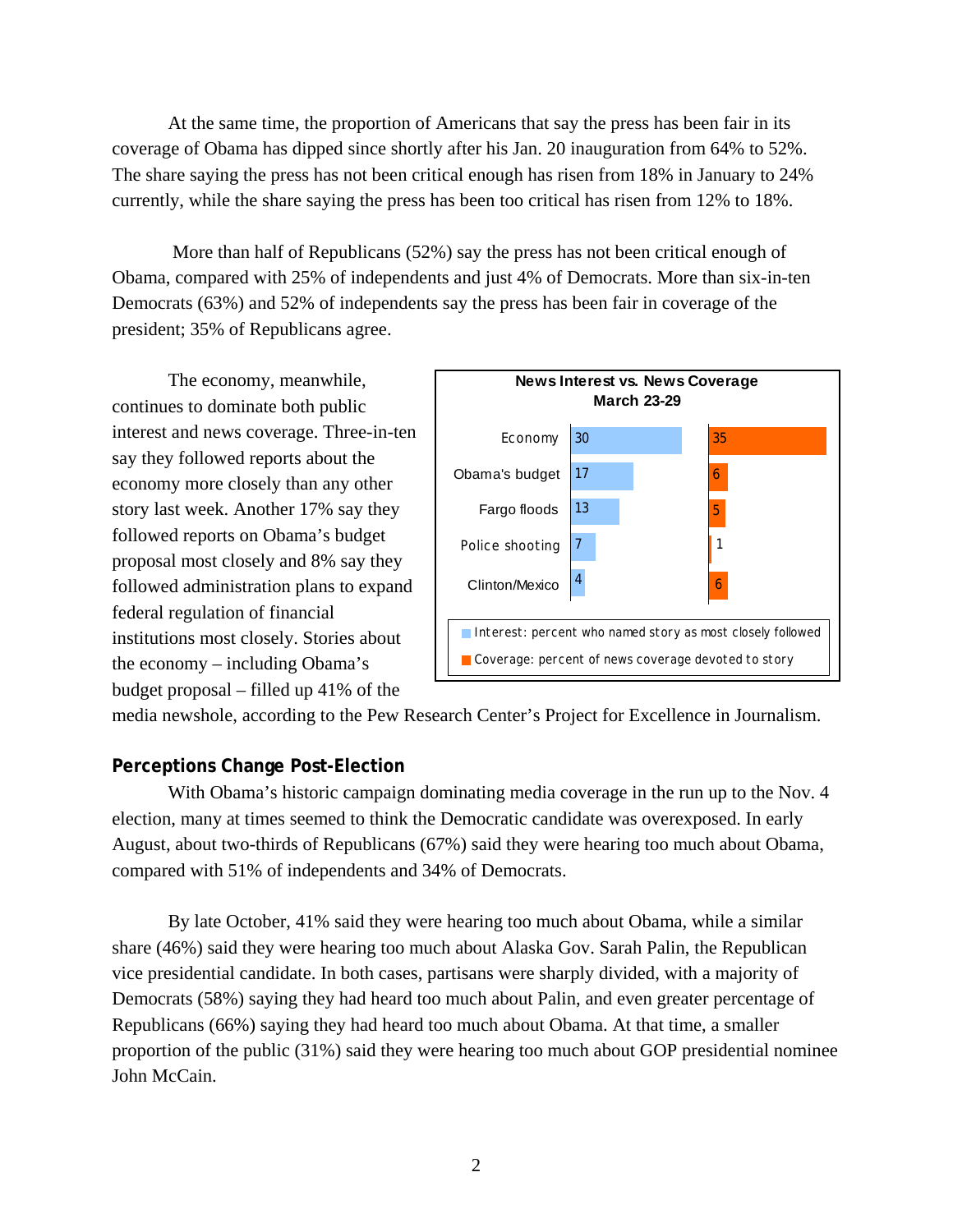Currently, there is little evidence of "Obama fatigue," despite his many appearances on news and entertainment programs – including the Tonight Show with Jay Leno – and intensive press coverage of the new president. Since he took office, Obama has repeatedly been the top newsmaker each week as measured by PEJ – based on the number of stories counted in which he plays a prominent role. The last week in which Obama was not the top newsmaker was in mid-December, during the transition, when Ill. Gov. Rod Blagojevich, a Democrat, was arrested on corruption charges that included allegations he sought to sell Obama's then vacant senate seat.

## **Closely Watching Economic News**

The public continues to track news about the U.S. economy closely as American automakers struggle, stock markets prove volatile, real estate values drop further, and jobs disappear. Nearly half (48%) say they followed economic news last week very closely. Three-inten say they followed news about the economy more closely than any other story last week. According to PEJ, news about the economic crisis took up 35% of the newshole.



More than a quarter (28%) say they followed Obama's budget proposal very closely, while 17% say that was the story they followed most closely last week. Budget coverage filled about 6% of the newshole.

 The menacing floods in Fargo, N.D., attracted the very close attention of 24% of the public, while 13% say that was the story they followed most closely. Stories about the flooding that forced the evacuation of thousands made up 5% of the newshole.

 About a third (36%) say they very closely followed news about the Obama administration's plans to expand financial regulation of financial institutions in response to the economic crisis; 8% say that was the story they followed most closely.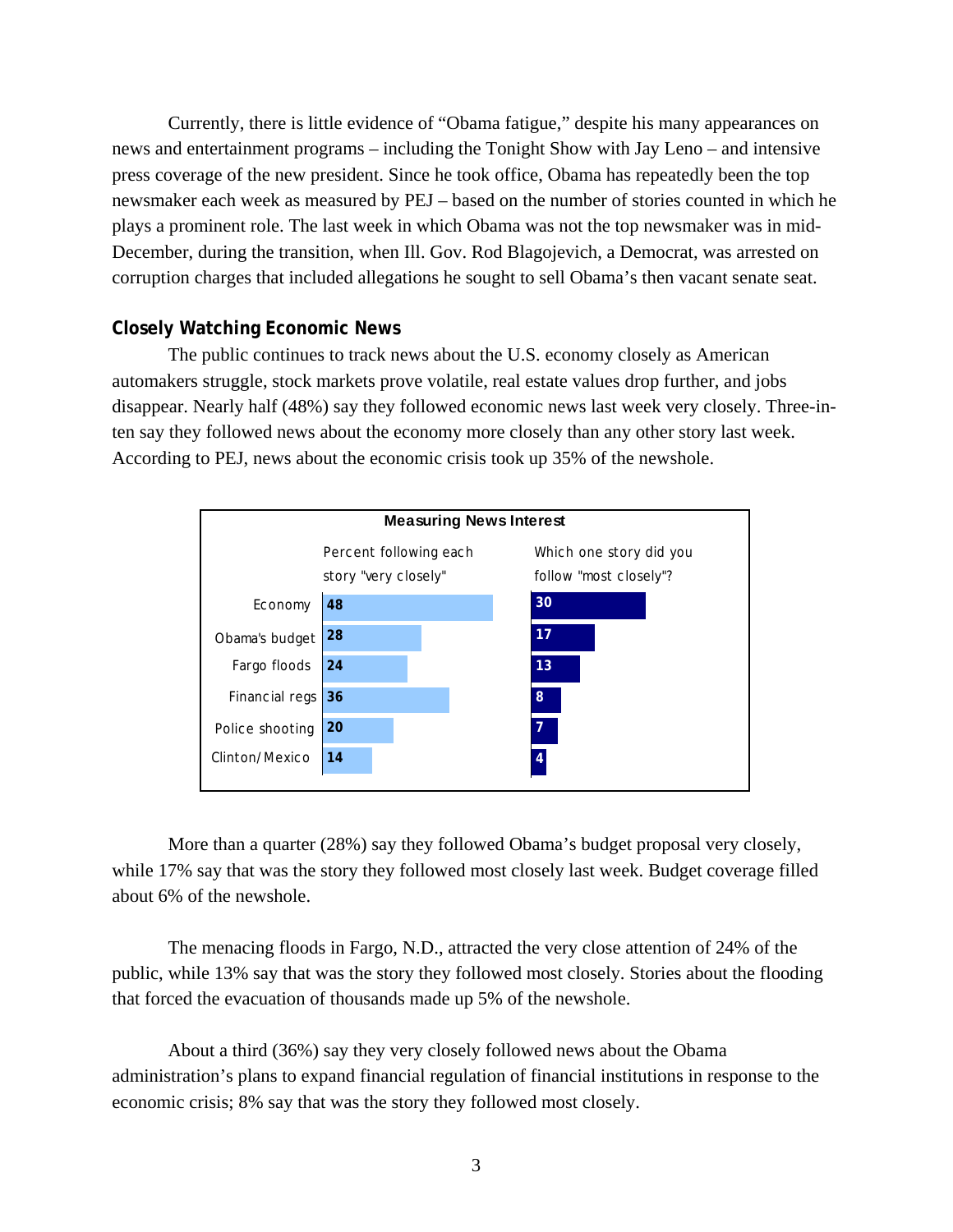Two-in-ten say they very closely followed news about a horrific shooting incident in Oakland, Cal., that left four police officers dead; 7% say that was the story they followed most closely. According to PEJ, coverage of that story made up about 1% of the newshole.

A smaller share (14%) say they very closely followed news about Secretary of State Hillary Clinton's recent trip to Mexico to discuss drug violence near the border. For 4%, this was the story they followed most closely last week. Stories about the Mexican drug war made up about 6% of the newshole measured by PEJ.

These findings are based on the most recent installment of the weekly News Interest Index, an ongoing project of the Pew Research Center for the People & the Press. The index, building on the Center's longstanding research into public attentiveness to major news stories, examines news interest as it relates to the news media's coverage. The weekly survey is conducted in conjunction with The Project for Excellence in Journalism's News Coverage Index, which monitors the news reported by major newspaper, television, radio and online news outlets on an ongoing basis. In the most recent week, data relating to news coverage were collected from March 23-29, 2009 and survey data measuring public interest in the top news stories of the week were collected March 27-30, 2009 from a nationally representative sample of 1,001 adults.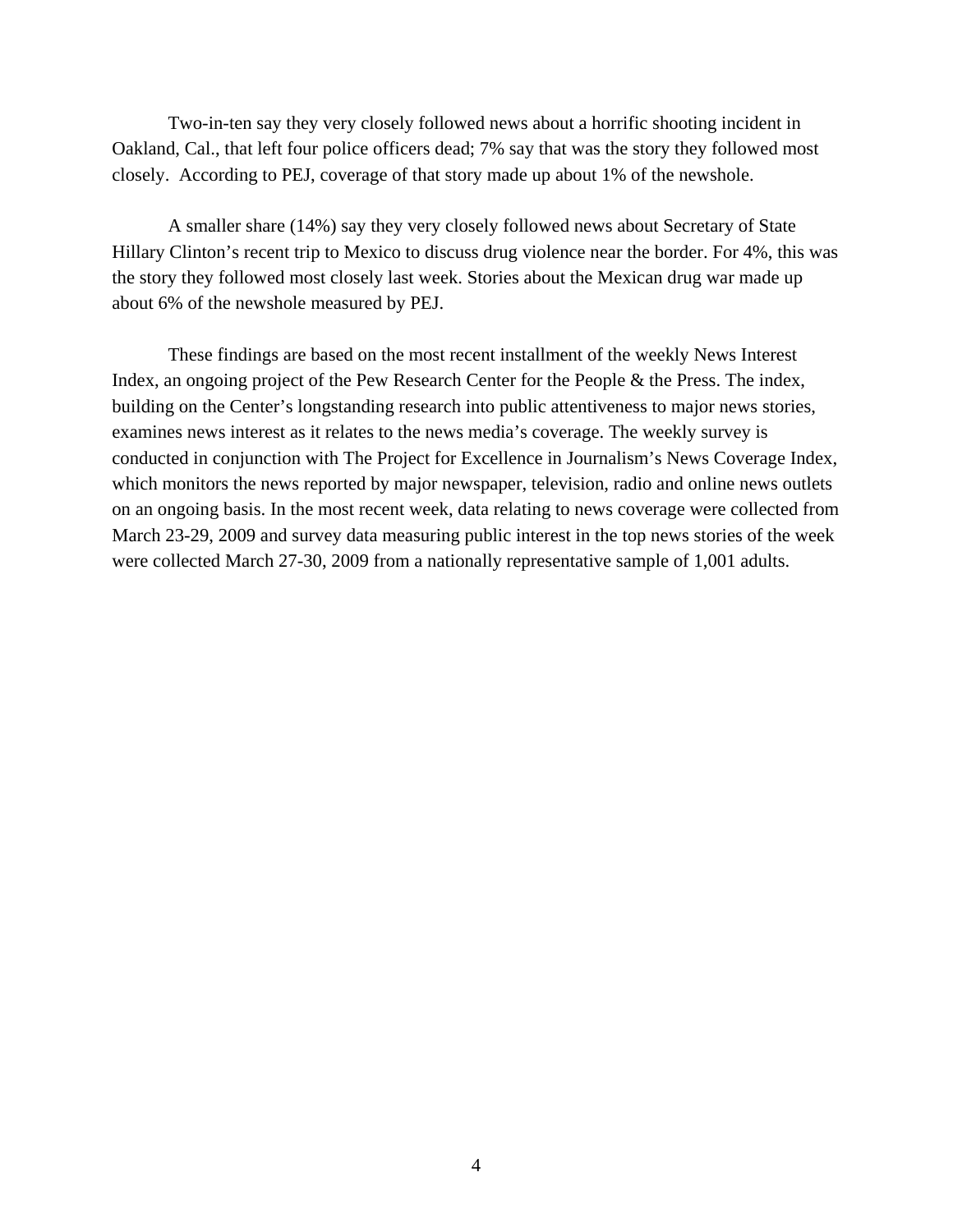## **About the News Interest Index**

The *News Interest Index* is a weekly survey conducted by the Pew Research Center for the People & the Press aimed at gauging the public's interest in and reaction to major news events.

This project has been undertaken in conjunction with the Project for Excellence in Journalism's *News Coverage Index*, an ongoing content analysis of the news. The News Coverage Index catalogues the news from top news organizations across five major sectors of the media: newspapers, network television, cable television, radio and the internet. Each week (from Monday through Sunday) PEJ compiles this data to identify the top stories for the week. The News Interest Index survey collects data from Friday through Monday to gauge public interest in the most covered stories of the week.

Results for the weekly surveys are based on telephone interviews among a nationwide sample of approximately 1,000 adults, 18 years of age or older, conducted under the direction of ORC (Opinion Research Corporation). For results based on the total sample, one can say with 95% confidence that the error attributable to sampling is plus or minus 3.5 percentage points.

In addition to sampling error, one should bear in mind that question wording and practical difficulties in conducting surveys can introduce error or bias into the findings of opinion polls, and that results based on subgroups will have larger margins of error.

For more information about the Project for Excellence in Journalism's News Coverage Index, go to www.journalism.org.

## **About the Pew Research Center for the People & the Press**

The Pew Research Center for the People & the Press is an independent opinion research group that studies attitudes toward the press, politics and public policy issues. We are sponsored by The Pew Charitable Trusts and are one of seven projects that make up the Pew Research Center, a nonpartisan "fact tank" that provides information on the issues, attitudes and trends shaping America and the world.

The Center's purpose is to serve as a forum for ideas on the media and public policy through public opinion research. In this role it serves as an important information resource for political leaders, journalists, scholars, and public interest organizations. All of our current survey results are made available free of charge.

All of the Center's research and reports are collaborative products based on the input and analysis of the entire Center staff consisting of:

 Andrew Kohut, Director Scott Keeter, Director of Survey Research Carroll Doherty and Michael Dimock, Associate Directors Kim Parker, Senior Researcher Michael Remez, Senior Writer Juliana Menasce Horowitz, Robert Suls, Shawn Neidorf, Leah Christian and Jocelyn Kiley Research Associates Kathleen Holzwart and Alec Tyson, Research Analysts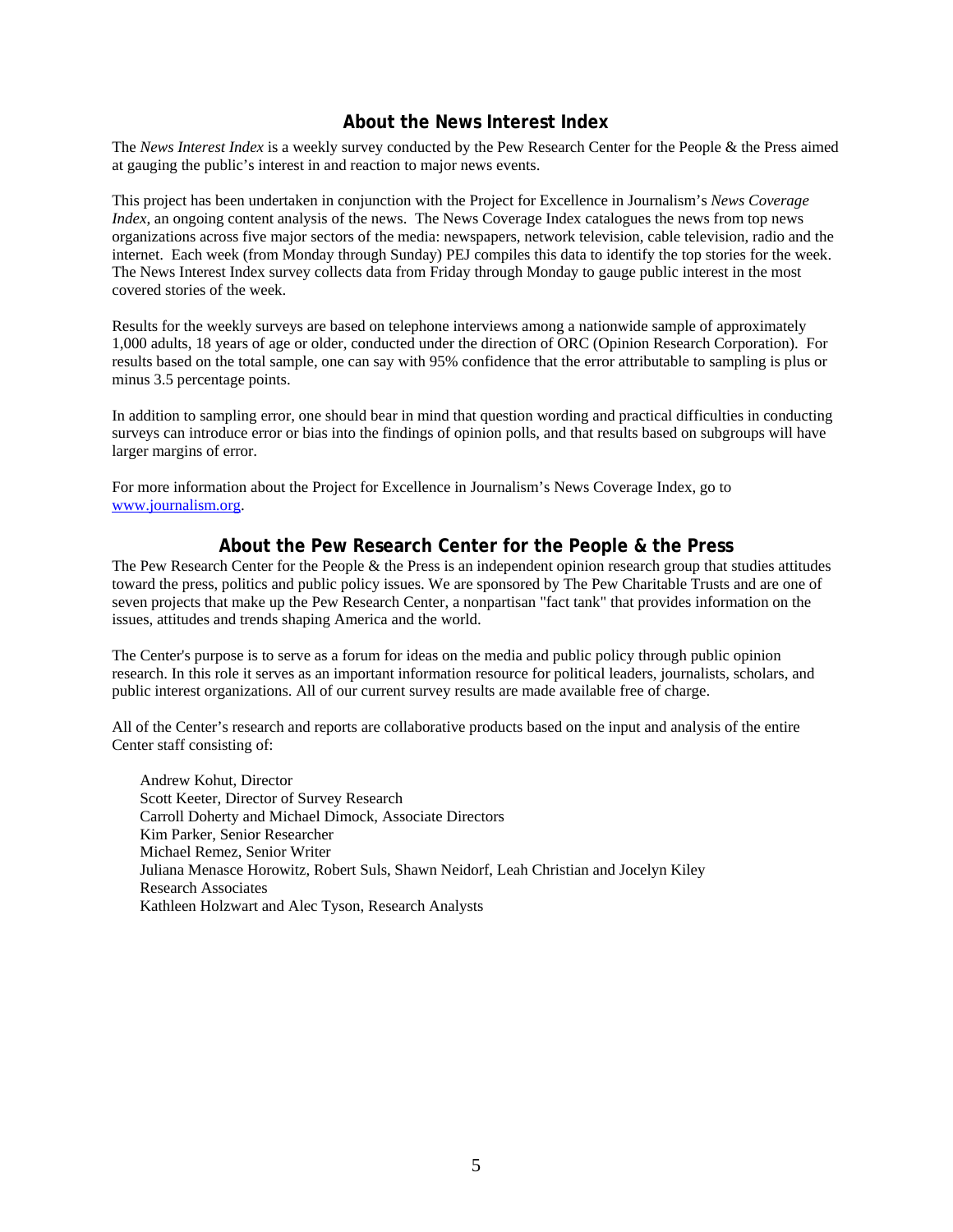#### **PEW RESEARCH CENTER FOR THE PEOPLE & THE PRESS MARCH 27-30, 2009 NEWS INTEREST INDEX OMNIBUS SURVEY TOPLINE N=1001**

Q.1 All things considered… these days have you been hearing too much, too little, or the right amount about Barack Obama?

|                |                           | Oct 24-27,        | Aug $1-4$ , |
|----------------|---------------------------|-------------------|-------------|
|                |                           | 2008 <sup>1</sup> | 2008        |
| 34             | Too much                  | 41                | 48          |
| 8              | Too little                | 10                | 10          |
| 54             | Right amount              | 47                | 41          |
| $\overline{4}$ | Don't know/Refused (VOL.) |                   |             |
| 100            |                           | 100               | 0C          |

Q.2 As I read a list of some stories covered by news organizations this past week, please tell me if you happened to follow each news story very closely, fairly closely, not too closely, or not at all closely. First, **[INSERT ITEM; RANDOMIZE] [IF NECESSARY** "Did you follow **[ITEM]** very closely, fairly closely, not too closely or not at all closely?"**]**

|    |                                                                                    | Very<br>closely | Fairly<br>closely | Not too<br>closely | Not at all<br>closely | DK/<br>Refused |
|----|------------------------------------------------------------------------------------|-----------------|-------------------|--------------------|-----------------------|----------------|
| a. | Floods in and around Fargo, North Dakota                                           | 24              | 33                | 19                 | 24                    | $* = 100$      |
|    | <b>TREND FOR COMPARISON:</b>                                                       | 39              | 36                | 14                 | 11                    | $* = 100$      |
|    | June 20-23, 2008: Floods in the Midwest                                            | 34              | 34                | 18                 | 14                    | $* = 100$      |
|    | June 13-16, 2008                                                                   |                 |                   |                    |                       |                |
|    | August 24-27, 2007: Floods in the Midwest                                          |                 |                   |                    |                       |                |
|    | and the plain states                                                               | 27              | 35                | 20                 | 18                    | $* = 100$      |
|    | July 6-9, 2007: Floods in Texas and the                                            |                 |                   |                    |                       |                |
|    | <i>plains states</i>                                                               | 21              | 29                | 24                 | 26                    | $* = 100$      |
|    | January, 2006: Floods in California                                                | 20              | 31                | 28                 | 20                    | $1 = 100$      |
|    | April, 2001: Floods in the Midwest                                                 | 20              | 34                | 24                 | 22                    | $* = 100$      |
|    | January, 1997: Floods in the Pacific                                               |                 |                   |                    |                       |                |
|    | <b>Northwest</b>                                                                   | 34              | 37                | 14                 | 14                    | $1 = 100$      |
|    | March, 1995: Floods in California                                                  | 37              | 40                | 18                 | 5                     | $* = 100$      |
|    | August, 1993: Floods in the Midwest                                                | 65              | 27                | 6                  | $\overline{2}$        | $* = 100$      |
|    | June, 1990: Flooding in Texas and other                                            |                 |                   |                    |                       |                |
|    | <b>Southwestern states</b>                                                         | 34              | 39                | 17                 | 10                    | $* = 100$      |
| b. | The debate over Barack Obama's budget proposal<br><b>TREND FOR COMPARISON:2</b>    | 28              | 34                | 18                 | 19                    | $1 = 100$      |
|    | Feb 27-March 2, 2009: Obama's budget<br>proposal to increase spending, raise taxes |                 |                   |                    |                       |                |
|    | on the wealthy                                                                     | 47              | 34                | 9                  | 10                    | $* = 100$      |
|    | February, 2002: Debate in Congress over                                            |                 |                   |                    |                       |                |
|    | G.W. Bush's budget and tax cut plan                                                | 17              | 31                | 28                 | 23                    | $1 = 100$      |
|    | April, 2001                                                                        | 24              | 38                | 20                 | 18                    | $* = 100$      |
|    | February, 2001: G.W. Bush's tax cut plan                                           | 31              | 35                | 19                 | 14                    | $1=100$        |

 $\frac{1}{1}$  For Aug. 1-4 and Oct. 24-27, 2008, the question was preceded by "Thinking about the presidential campaign. Also, the question then was asked about both Obama and John McCain, in random order.

<sup>2</sup> Feb. 27 to March 2, 2009, asked about "Barack Obama's budget proposal for next year that raises taxes on wealthy Americans and increases spending on health care, education and other programs." April, 2001 and February, 2002 asked about "The debate in Congress over George W. Bush's budget and tax cut plan." February, 2001 asked about "George W. Bush's tax-cut plan."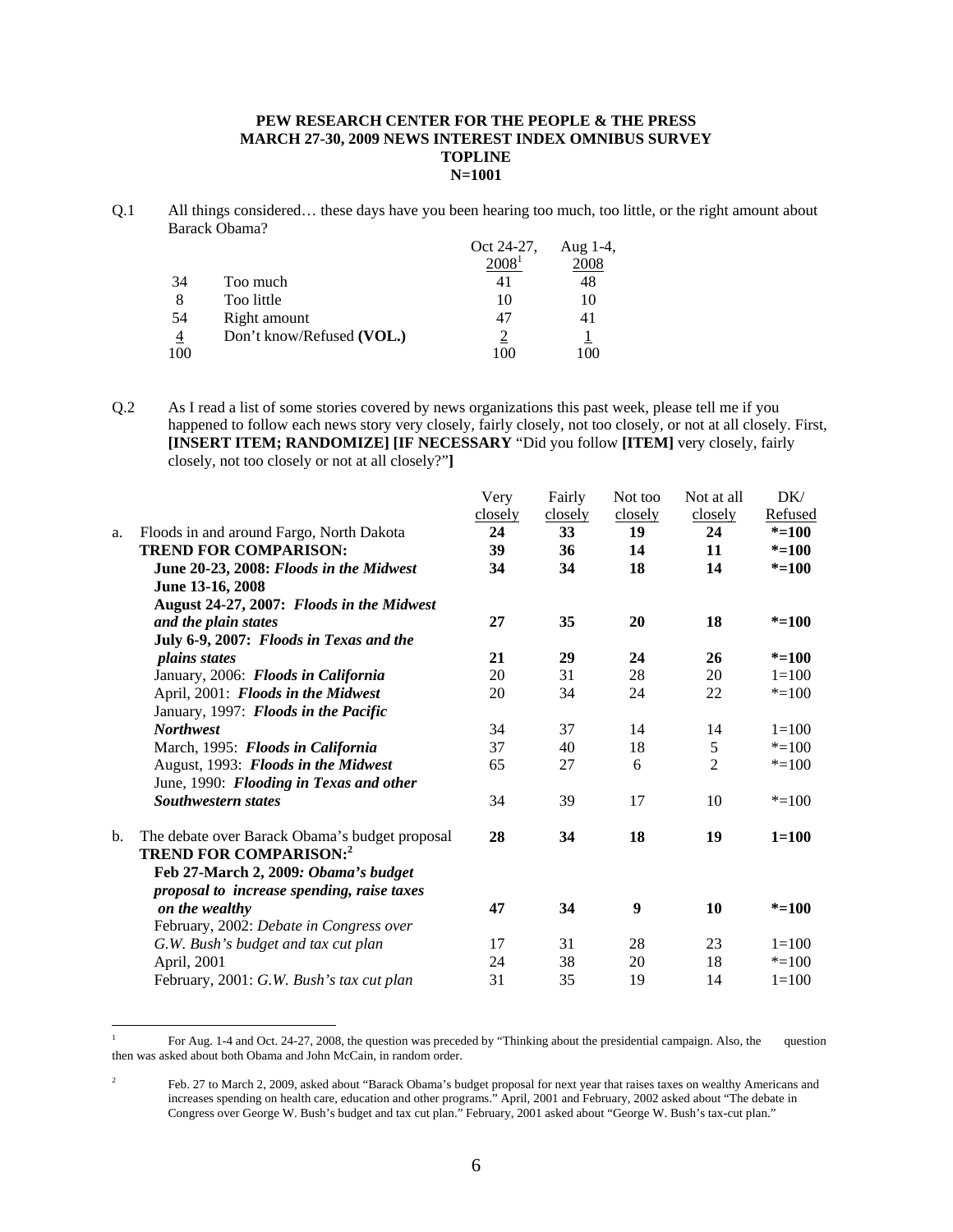# **Q.2 CONTINUED…**

|    |                                                 | Very    | Fairly  | Not too          | Not at all              | DK/                    |
|----|-------------------------------------------------|---------|---------|------------------|-------------------------|------------------------|
|    |                                                 | closely | closely | closely          | closely                 | Refused                |
| c. | Reports about the condition of the U.S. economy | 48      | 32      | 10               | 10                      | $* = 100$              |
|    | March 20-23, 2009                               | 52      | 34      | ${\bf 8}$        | 6                       | $* = 100$              |
|    | March 13-16, 2009                               | 48      | 33      | $\boldsymbol{9}$ | 10                      | $* = 100$              |
|    | February 27-March 2, 2009                       | 56      | 30      | $\bf 8$          | 6                       | $* = 100$              |
|    | <b>February 13-16, 2009</b>                     | 55      | 29      | 10               | 6                       | $* = 100$              |
|    | January 30-February 2, 2009                     | 52      | 31      | 12               | 5                       | $* = 100$              |
|    | <b>January 23-26, 2009</b>                      | 57      | 30      | ${\bf 8}$        | $\sqrt{5}$              | $0=100$                |
|    | <b>January 16-19, 2009</b>                      | 43      | 35      | 13               | $\boldsymbol{9}$        | $* = 100$              |
|    | <b>January 2-4, 2009</b>                        | 42      | 36      | 15               | $\overline{7}$          | $* = 100$              |
|    | December 12-15, 2008                            | 51      | 33      | $\boldsymbol{9}$ | $\overline{7}$          | $* = 100$              |
|    | <b>December 5-8, 2008</b>                       | 42      | 38      | 13               | 7                       | $* = 100$              |
|    | <b>November 21-24, 2008</b>                     | 59      | 24      | $\boldsymbol{9}$ | ${\bf 8}$               | $* = 100$              |
|    | November 14-17, 2008                            | 56      | 29      | $\boldsymbol{9}$ | 6                       | $* = 100$              |
|    | <b>November 7-10, 2008</b>                      | 54      | 31      | 8                | 7                       | $* = 100$              |
|    | October 31-November 3, 2008                     | 63      | 27      | 6                | $\boldsymbol{4}$        | $* = 100$              |
|    | October 24-27, 2008                             | 52      | 35      | 7                | 5                       | $1 = 100$              |
|    | October 17-20, 2008                             | 62      | 29      | 6                | $\overline{\mathbf{3}}$ | $* = 100$              |
|    | October 10-13, 2008                             | 65      | 25      | 7                | $\overline{\mathbf{3}}$ | $* = 100$              |
|    | October 3-6, 2008                               | 69      | 23      | 5                | $\overline{\mathbf{3}}$ | $* = 100$              |
|    | September 26-29, 2008                           | 70      | 22      | 5                | $\mathbf{3}$            | $* = 100$              |
|    | September 19-22, 2008                           | 56      | 27      | 12               | 5                       | $* = 100$              |
|    | September 5-8, 2008                             | 44      | 33      | 16               | 7                       | $* = 100$              |
|    | <b>August 29-31, 2008</b>                       | 41      | 34      | 13               | 11                      | $1 = 100$              |
|    | <b>August 15-18, 2008</b>                       | 39      | 36      | 15               | 10                      | $* = 100$              |
|    | <b>August 8-11, 2008</b>                        | 39      | 35      | 16               | 10                      | $* = 100$              |
|    | <b>August 1-4, 2008</b>                         | 47      | 34      | 11<br>10         | 8<br>12                 | $0=100$<br>$* = 100$   |
|    | July 25-28, 2008                                | 46      | 32      |                  |                         |                        |
|    |                                                 | 45      | 33      | 13               | $\boldsymbol{9}$        | $* = 100$              |
|    | <b>July 18-21, 2008</b>                         | 44      | 33      | 12               | 10                      | $1 = 100$              |
|    | <b>July 11-14, 2008</b>                         | 49      | 31      | 12               | $\overline{7}$          |                        |
|    | June 27-30, 2008                                | 42      | 33      | 14               | 11                      | $1 = 100$<br>$* = 100$ |
|    | June 13-16, 2008                                | 45      |         |                  |                         |                        |
|    | May 9-12, 2008                                  |         | 31      | 13               | 11                      | $* = 100$              |
|    | May 2-5, 2008                                   | 43      | 31      | 15               | 10                      | $1 = 100$              |
|    | April 18-21, 2008                               | 41      | 35      | 13               | 10                      | $1 = 100$              |
|    | April 4-7, 2008                                 | 39      | 37      | 12               | 12                      | $* = 100$              |
|    | March 28-31, 2008                               | 42      | 36      | 14               | ${\bf 8}$               | $* = 100$              |
|    | March 20-24, 2008                               | 45      | 33      | 13               | $\boldsymbol{9}$        | $* = 100$              |
|    | February 29-March 3, 2008                       | 38      | 35      | 15               | 11                      | $1 = 100$              |
|    | <b>February 15-18, 2008</b>                     | 37      | 36      | 11               | 16                      | $8 = 100$              |
|    | <b>February 1-4, 2008</b>                       | 40      | 37      | 14               | ${\bf 8}$               | $1 = 100$              |
|    | <b>January 18-21, 2008</b>                      | 42      | 31      | 16               | 11                      | $* = 100$              |
|    | <b>January 11-14, 2008</b>                      | 36      | 32      | 15               | 16                      | $1 = 100$              |
|    | <b>November 2-5, 2007</b>                       | 27      | 37      | 16               | 19                      | $1 = 100$              |
|    | October 19-22, 2007                             | 25      | 34      | 20               | 21                      | $* = 100$              |
|    | <b>August 10-13, 2007</b>                       | 28      | 36      | 18               | 18                      | $* = 100$              |
|    | Mid-November, 2006                              | 31      | 40      | 17               | 11                      | $1 = 100$              |
|    | December, 2005                                  | 35      | 35      | 18               | 11                      | $1 = 100$              |
|    | Early November, 2005                            | 35      | 39      | 17               | $\overline{9}$          | $* = 100$              |
|    | Mid-May, 2005                                   | 30      | 39      | 19               | 11                      | $1 = 100$              |
|    | January, 2005                                   | 35      | 41      | 17               | $\tau$                  | $* = 100$              |
|    | Mid-October, 2004                               | 30      | 43      | 16               | 10                      | $1 = 100$              |
|    | Early September, 2004                           | 39      | 34      | 15               | 11                      | $1 = 100$              |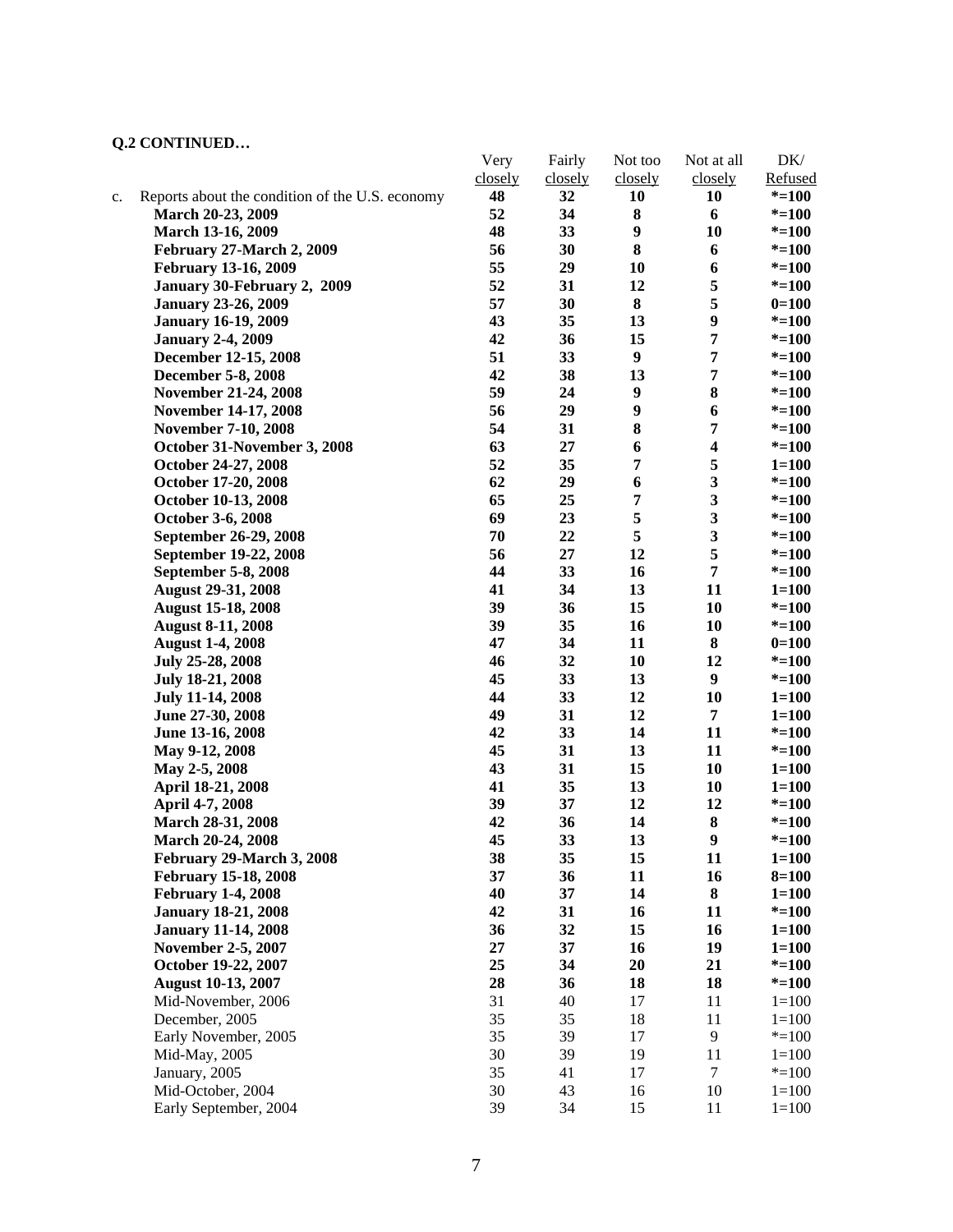## **Q.2 CONTINUED…**

|    | CONTROLLOW                                      | Very     | Fairly   | Not too  | Not at all       | DK/                    |
|----|-------------------------------------------------|----------|----------|----------|------------------|------------------------|
|    |                                                 | closely  | closely  | closely  | closely          | Refused                |
|    | Mid-January, 2004                               | 37       | 41       | 15       | 7                | $* = 100$              |
|    | December, 2003<br>November, 2003                | 35<br>40 | 38       | 14<br>15 | 11<br>10         | $2=100$                |
|    | October, 2003                                   | 32       | 34<br>39 | 16       | 12               | $1 = 100$              |
|    |                                                 | 39       | 30       | 18       | 12               | $1 = 100$<br>$1 = 100$ |
|    | September, 2003                                 | 40       | 35       | 16       | $8\,$            | $1 = 100$              |
|    | March, 2003<br>February, 2003                   | 42       | 33       | 15       | 10               | $* = 100$              |
|    |                                                 | 40       | 35       | 13       | 11               | $1 = 100$              |
|    | January, 2003<br>December, 2002                 | 38       | 34       | 17       | 10               | $1 = 100$              |
|    | February, 2002                                  | 35       | 40       | 15       | $\mathbf{9}$     | $1 = 100$              |
|    | January, 2002                                   | 30       | 44       | 16       | $\overline{9}$   | $1 = 100$              |
|    | December, 2001                                  | 37       | 40       | 13       | $\,8\,$          | $2=100$                |
|    | Mid-November, 2001                              | 41       | 36       | 15       | $\boldsymbol{7}$ | $1 = 100$              |
|    | June, 2001                                      | 24       | 41       | 18       | 16               | $1 = 100$              |
|    | May, 2001                                       | 34       | 36       | 15       | 15               | $0=100$                |
|    | April, 2001                                     | 36       | 34       | 16       | 13               | $1 = 100$              |
|    | February, 2001                                  | 30       | 39       | 18       | 12               | $1 = 100$              |
|    | January, 2001                                   | 32       | 38       | 17       | 11               | $2=100$                |
|    | June, 1995                                      | 26       | 41       | 22       | 11               | $* = 100$              |
|    | March, 1995                                     | $27\,$   | 45       | 19       | 9                | $* = 100$              |
|    | February, 1995                                  | 23       | 41       | 22       | 13               | $1 = 100$              |
|    | December, 1994                                  | $28\,$   | 43       | 20       | $\overline{9}$   | $* = 100$              |
|    | October, 1994                                   | 27       | 40       | 20       | 12               | $1 = 100$              |
|    | June, 1994                                      | 25       | 42       | 23       | 10               | $* = 100$              |
|    | May, 1994                                       | 33       | 40       | 16       | 10               | $1=100$                |
|    | January, 1994                                   | 34       | 39       | 16       | 10               | $1 = 100$              |
|    | Early January, 1994                             | 36       | 44       | 13       | $\tau$           | $* = 100$              |
|    | December, 1993                                  | 35       | 41       | 15       | $\bf 8$          | $1 = 100$              |
|    | October, 1993                                   | 33       | 38       | 20       | $\mathbf{9}$     | $* = 100$              |
|    | September, 1993                                 | 37       | 40       | 14       | $\,8\,$          | $1 = 100$              |
|    | Early September, 1993                           | 39       | 39       | 14       | $\overline{9}$   | $* = 100$              |
|    | August, 1993                                    | 41       | 36       | 14       | $\mathbf{9}$     | $* = 100$              |
|    | May, 1993                                       | 37       | 38       | 18       | 6                | $1 = 100$              |
|    | February, 1993                                  | 49       | 36       | 10       | $\sqrt{5}$       | $* = 100$              |
|    | January, 1993                                   | 42       | 39       | 12       | $\boldsymbol{7}$ | $* = 100$              |
|    | September, 1992                                 | 43       | 37       | 13       | 6                | $1 = 100$              |
|    | May, 1992                                       | 39       | 39       | 15       | 6                | $1 = 100$              |
|    | March, 1992                                     | 47       | 38       | 11       | 4                | $* = 100$              |
|    | February, 1992                                  | 47       | 37       | 10       | 6                | $* = 100$              |
|    | January, 1992                                   | 44       | 40       | 11       | $\sqrt{5}$       | $* = 100$              |
|    | October, 1991                                   | 36       | 38       | 16       | 9                | $1=100$                |
| d. | A shooting in Oakland, California in which four |          |          |          |                  |                        |
|    | police officers were killed                     | 20       | 24       | 21       | 34               | $1 = 100$              |
| e. | The Obama administration's plans to expand      |          |          |          |                  |                        |
|    | federal regulations over financial institutions | 36       | 29       | 19       | 16               | $* = 100$              |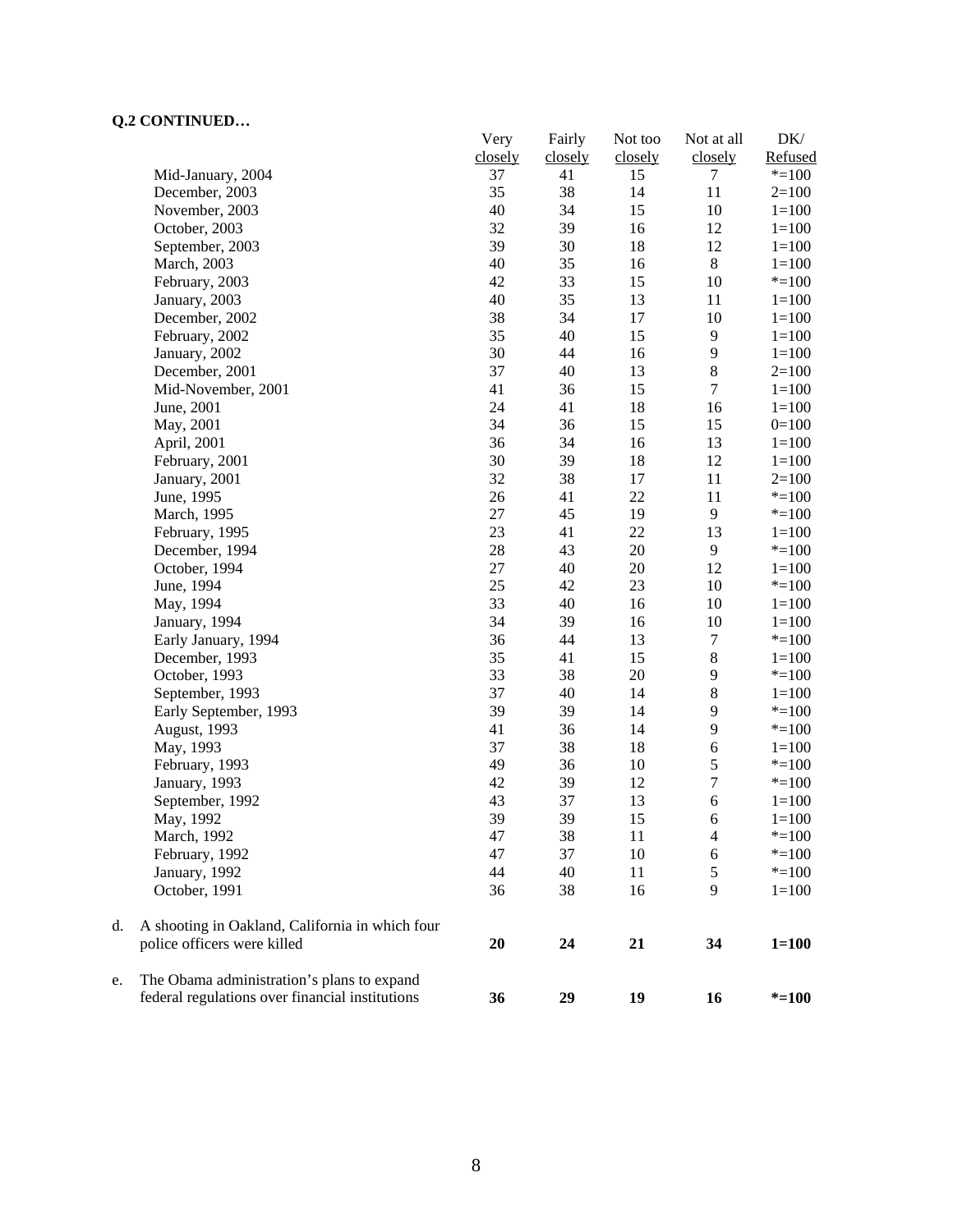### **Q.2 CONTINUED…**

|                                                                                                                      | Very    | Fairly  | Not too | Not at all | DK/       |
|----------------------------------------------------------------------------------------------------------------------|---------|---------|---------|------------|-----------|
|                                                                                                                      | closely | closely | closely | closely    | Refused   |
| Hillary Clinton's recent trip to Mexico to discuss<br>drug violence near the border<br><b>TRENDS FOR COMPARISON:</b> | 14      | 24      | 23      | 39         | $* = 100$ |
| Feb 27-March 2: News about growing drug-<br>related violence in Mexico<br>Jan. 23-26, 2009: Hillary Clinton becoming | 18      | 28      | 23      | 31         | $* = 100$ |
| secretary of state                                                                                                   | 24      | 30      | 24      | 22         | $* = 100$ |

Q.3 Which ONE of the stories I just mentioned have you followed most closely, or is there another story you've been following MORE closely? [**DO NOT READ LIST. ACCEPT ONLY ONE RESPONSE.]** 

- 30 Reports about the condition of the U.S. economy<br>17 The debate over Barack Obama's budget proposa
- The debate over Barack Obama's budget proposal
- 13 Floods in and around Fargo, North Dakota
- The Obama administration's plans to expand federal regulations over the financial 8 institutions
- 7 A shooting in Oakland, California in which four police officers were killed
- 4 Hillary Clinton's recent trip to Mexico to discuss drug violence near the border<br>9 Some other story (SPECIFY)
- Some other story **(SPECIFY)**
- 12 Don't know/Refused
- 100

 $\overline{a}$ 

Q.4 Do you think the press has been too critical, not critical enough or fair in the way it has covered Barack Obama?

|     |                           | Jan 23-26, | Jan 2-4, |
|-----|---------------------------|------------|----------|
|     |                           |            |          |
| 18  | Too critical              | 12         | 11       |
| 24  | Not critical enough       | 18         | 23       |
| 52  | Fair                      | 64         | 61       |
| 6   | Don't know/Refused (VOL.) | 6          |          |
| 100 |                           | ١OC        | 100      |

<sup>3</sup> For Jan. 23-26, 2009, question wording was: "Do you think the press has been too critical, not critical enough or fair in the way it has covered Barack Obama during his first few days in office?" For Jan. 2-4, 2009, question was asked about George W. Bush and Barack Obama. Question wording was: "Do you think the press has been too critical, not critical enough or fair in the way it has covered **[INSERT ITEM; ROTATE]**?"